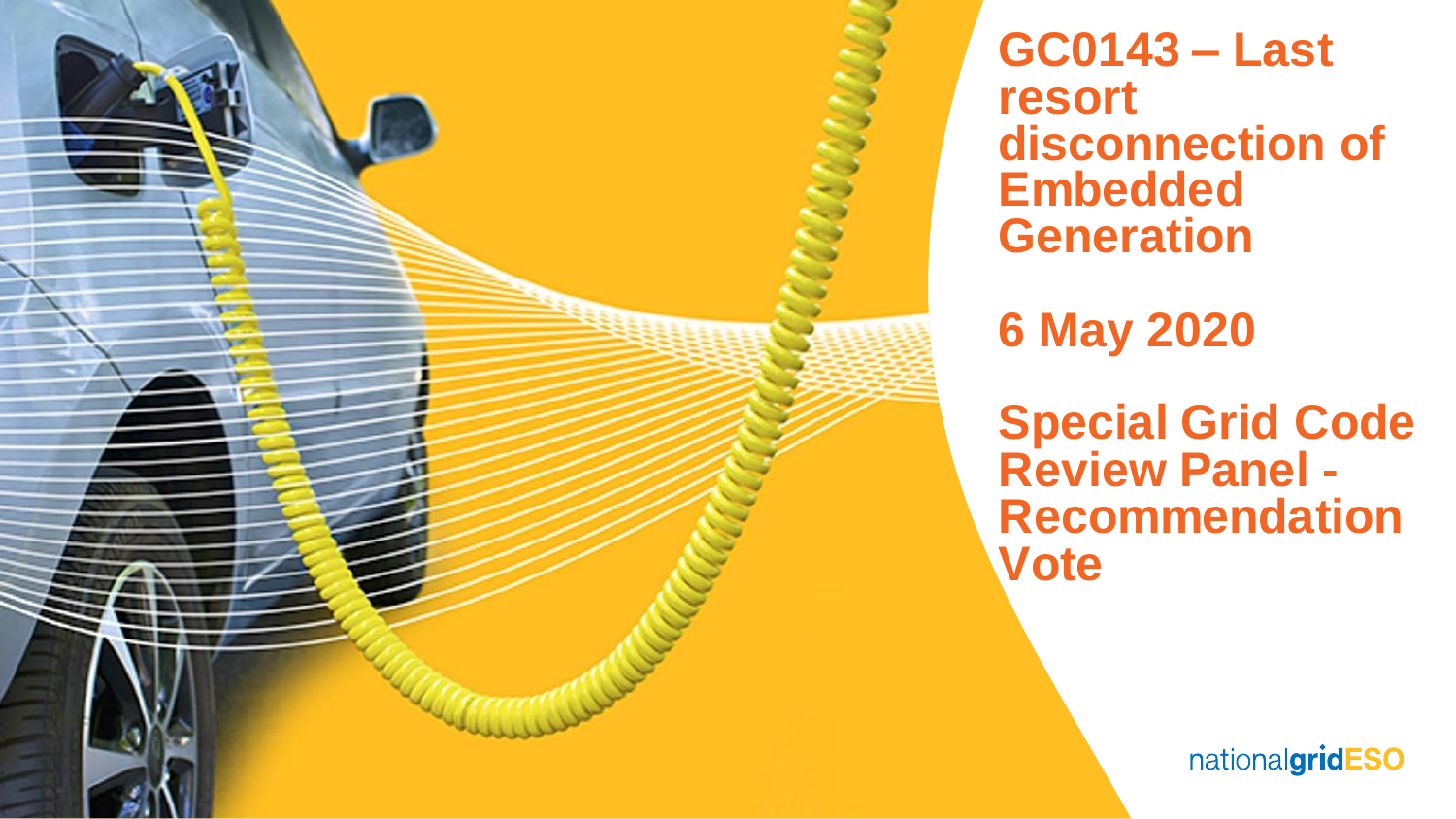# **GC0143 Background and urgency request**

- GC0143 was raised on 30 April and submitted to the GCRP with a request for it to be treated as *Urgent*
- The GCRP, on 1 May 2020 *recommended, by majority,* that the modification be treated as **Urgent**
- On 1 May 2020, the *Authority decided* that GC0143 should be treated as Urgent and follow the timetable recommended by the GCRP

### **Code Administrator Consultation**

- The *Code Administrator Consultation* was issued on 1 May 2020 and closed on 5 May 2020 (two working days)
- **67 responses** were received (two confidential)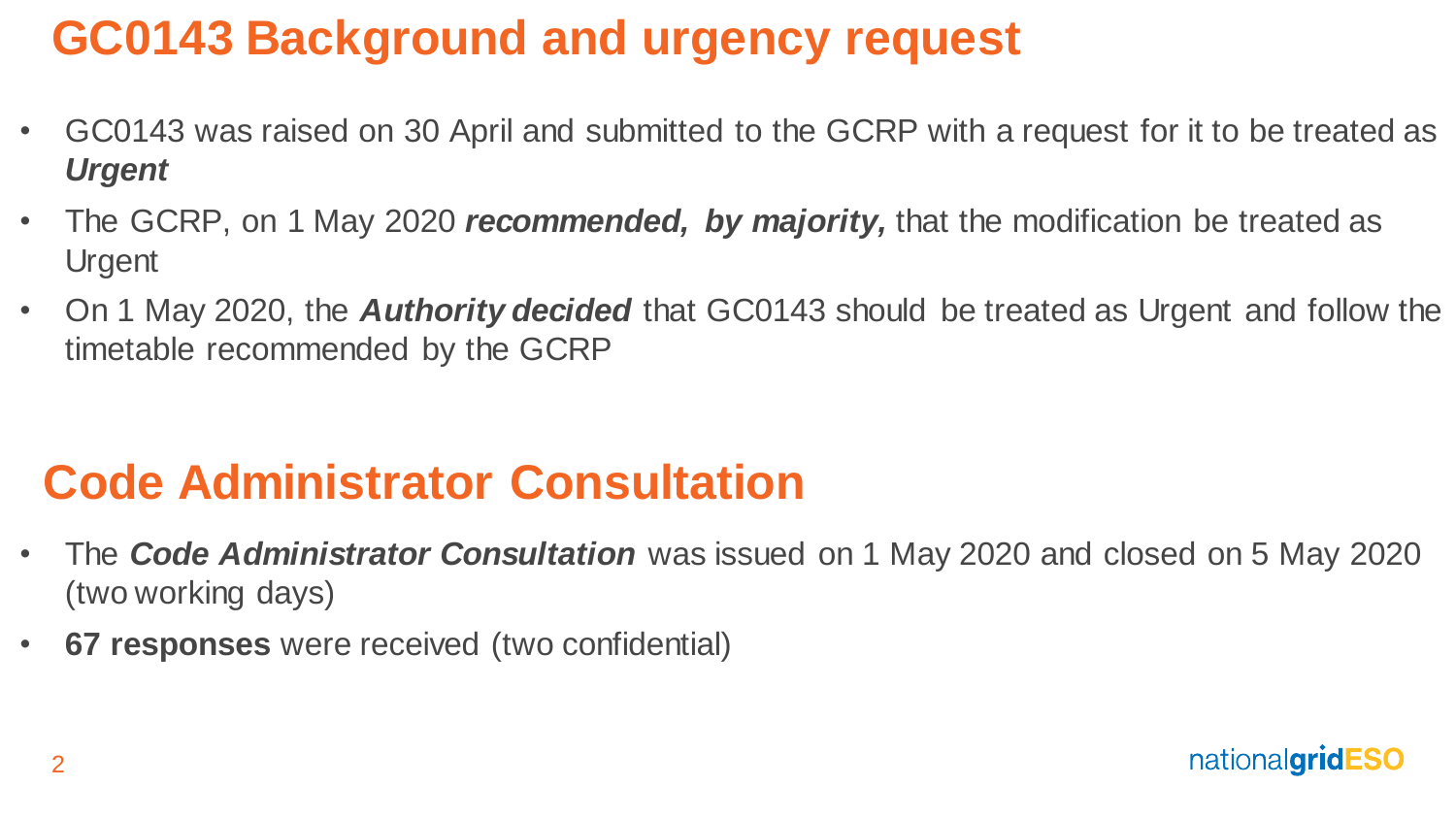### **Code Administrator Consultation summary**

Most respondents stated that they understand the reasoning behind the modification being raised and the threat to Security of Supply that the current situation (COVID-19) poses for the GB National Electricity Transmission System (NETS).

Whilst there was broad understanding of the issue facing National Grid ESO there were concerns raised around the approach outlined in this modification. Questions have been raised around the approach through urgency and whether there would be unintended consequences to the modification being implemented as a result.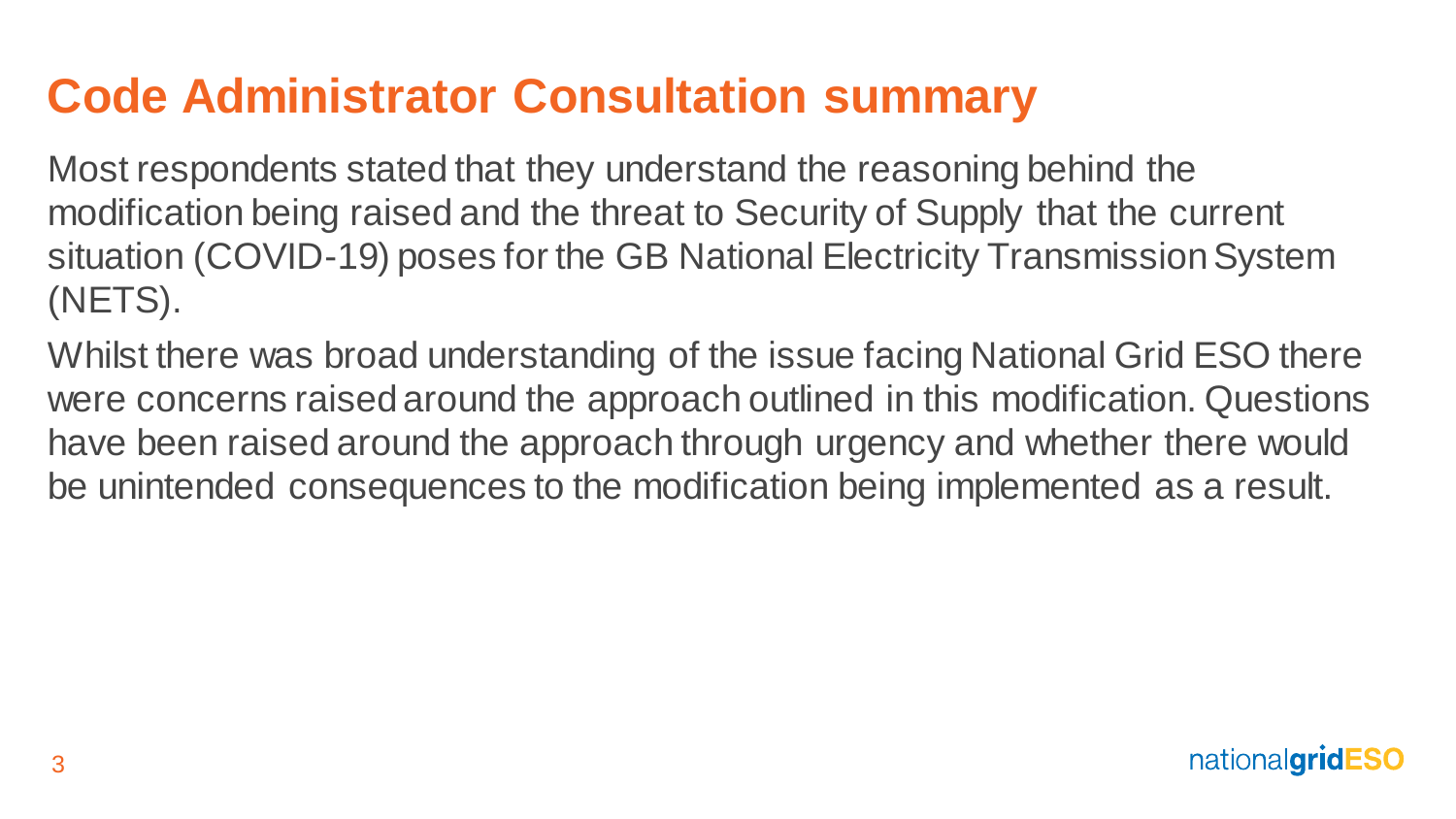### **Code Administrator Consultation responses summary**

| <b>Theme</b>                                     | <b>Concern</b>                                                                                                                                                                                                                                                                                                                                                           |
|--------------------------------------------------|--------------------------------------------------------------------------------------------------------------------------------------------------------------------------------------------------------------------------------------------------------------------------------------------------------------------------------------------------------------------------|
| <b>Environmental</b>                             | Some respondents outlined the environmental impact should they be instructed by<br>their DNO to disconnect without there being time to complete the action in a<br>considered manner.                                                                                                                                                                                    |
| Implementation & transparency                    | • Urgent clarification of how disconnection would be implemented by each DNO;<br>• Notice period envisaged – more transparency on this so there can be a more<br>considered response<br>• The ESO to publish on its website an assessment of the likelihood that the ESO<br>will instruct embedded generators to be disconnected in each network on a day<br>ahead basis |
| <b>Compensation &amp; level playing</b><br>field | Concerns were raised around a level playing field for embedded generators that<br>are not part of the BM. It was noted that Transmission Connected Generators<br>would receive compensation, along with consumers but that embedded generators<br>(not part of the BM) do not have arrangements to receive any compensation<br>should the instruction be enacted.        |

nationalgridESO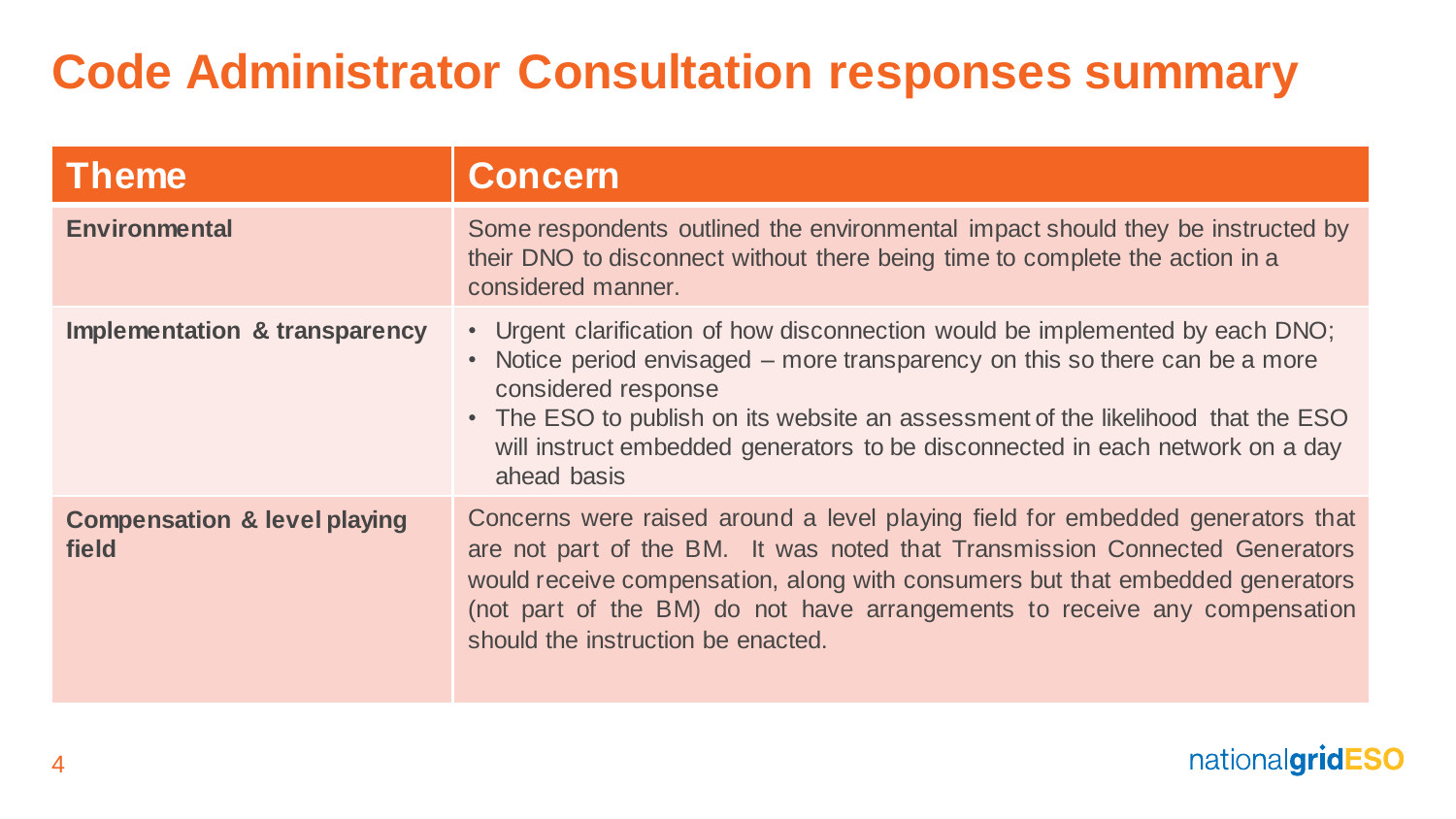### **Code Administrator Consultation responses summary**

| <b>Theme</b>                                                                                         | <b>Concern</b>                                                                                                                                                                                                                                                                                                                         |
|------------------------------------------------------------------------------------------------------|----------------------------------------------------------------------------------------------------------------------------------------------------------------------------------------------------------------------------------------------------------------------------------------------------------------------------------------|
| <b>Asset impact &amp; restarting</b>                                                                 | • Should the disconnection be required without prior notice that this could damage assets<br>and as such incur maintenance and/or repair costs                                                                                                                                                                                         |
|                                                                                                      | • Some respondents also highlighted that the restart of some plant would include a site<br>visit and that in the current situation they have concerns around travel and restrictions in<br>place across the UK                                                                                                                         |
| Time taken to raise the<br>change                                                                    | It was highlighted that the ESO could have raised this change at an earlier date and that<br>they had the opportunity to do so in the lead up to the paper being raised on the 30 April<br>2020. The ESO would contend that they raised the proposal as soon as the issue was<br>clearly identified in a rapidly developing situation. |
| Working with the ESO & new<br>product (Optional Downward<br><b>Flexibility Management -</b><br>ODFM) | A couple of respondents stated that they would be open to have discussions with the ESO<br>around what they could do to assist in the current situation.                                                                                                                                                                               |
|                                                                                                      | A new product being offered by the ESO was noted and clarity was request on how this<br>proposed change would interact with the new product.                                                                                                                                                                                           |
| <b>Ongoing Grid Code</b><br>modifications                                                            | <b>GC0133</b> 'Timely informing of the GB NETS System State condition'                                                                                                                                                                                                                                                                 |
|                                                                                                      | and GC0109 'The open, transparent, non-discriminatory and timely publication of the<br>various GB electricity Warnings or Notices or Alerts or Declarations or Instructions or<br>Directions etc., issued by or to the Network Operator(s)'                                                                                            |

**nationalgrideSU**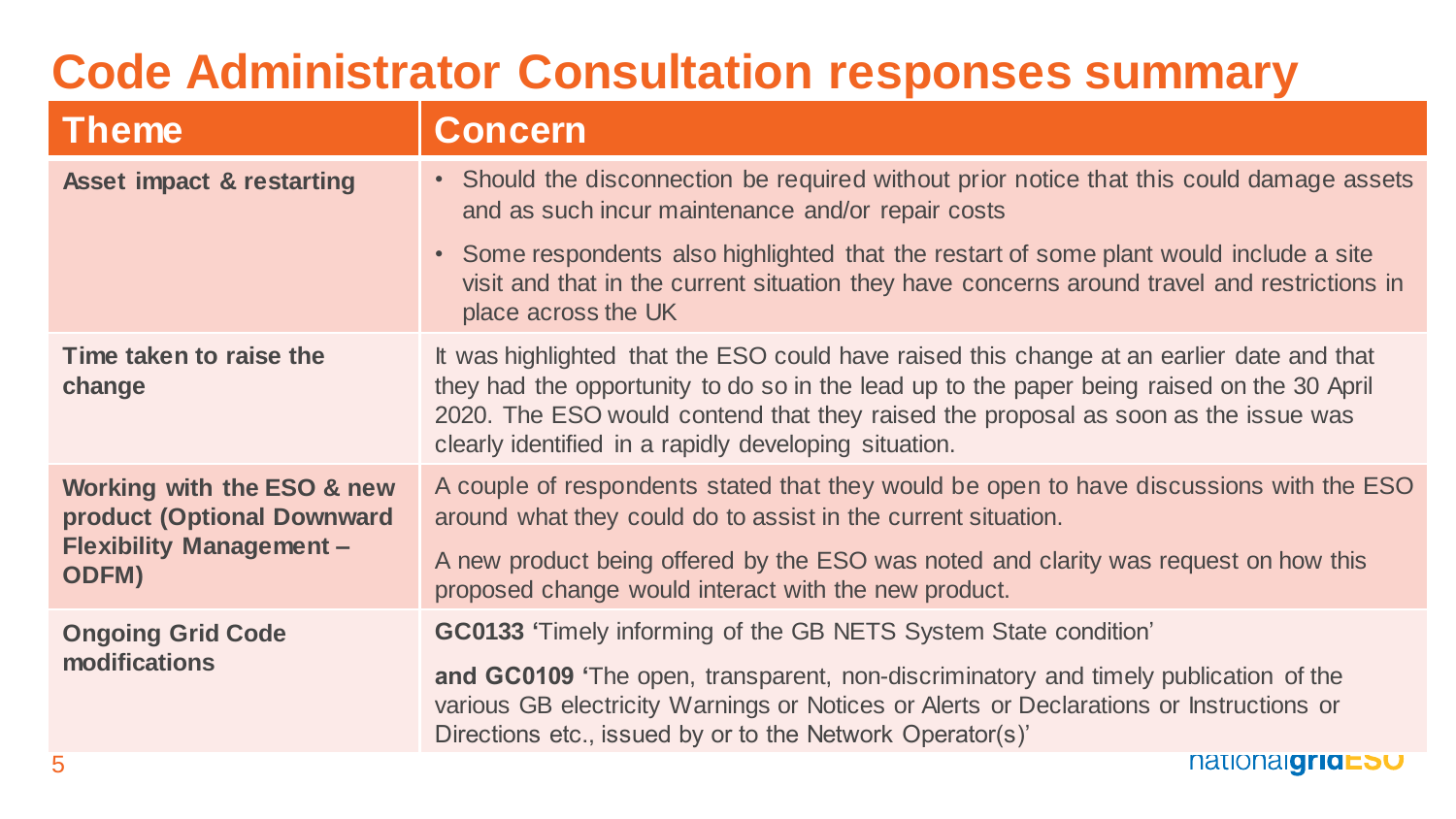### **What can be done to address concerns?**

### **Proposed steps that the ESO will take in conjunction with the submission of the FMR to the Authority for decision:**

#### **Action**

Work with DNOs on communication that can be published to improve transparency

Letter to be published from the ESO on their position on GC0143

Review all responses ahead of raising a modification for the enduring solution involving all stakeholders in its development

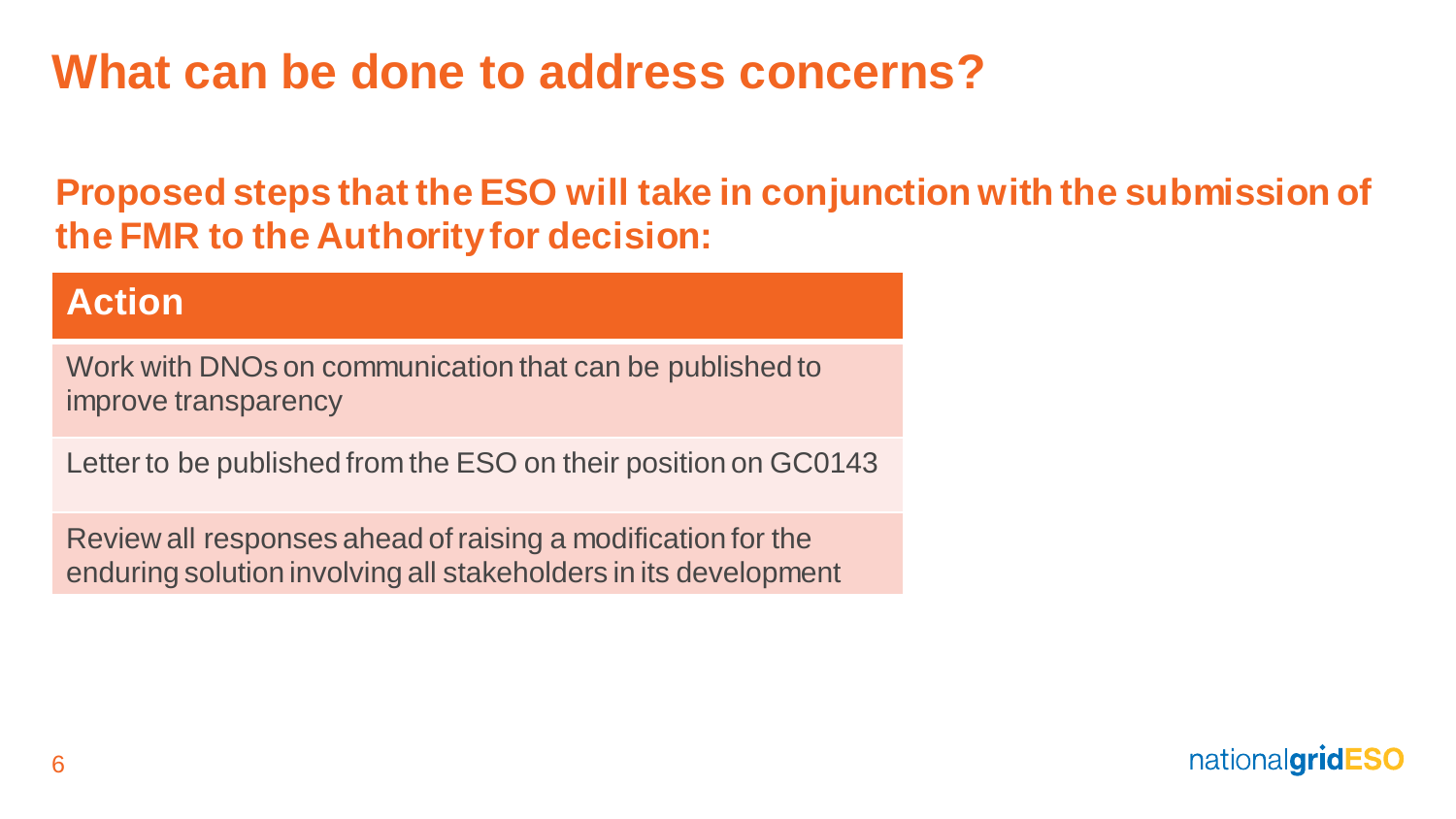### **Governance Rules**

### **GR22.4 covers legal text proposed changes & the process**

#### **A respondent put forward legal text changes, we recommend that these are not required under (iii)**

GR.22.4 A draft of the **Grid Code Modification Report** shall be tabled at the **Panel Meeting** prior to submission of that **Grid Code Modification Report** to the **Authority** as set in accordance with the timetable established pursuant to GR.19.1 at which the Panel may consider any minor changes to the legal drafting and:

- (i) if the change required is a typographical error the **Grid Code Review Panel** may instruct the **Code Administrator** to make the appropriate change and the **Panel Chairman** will undertake the **Grid Code Review Panel Recommendation Vote;** or
- (ii) if the change required is not considered to be a typographical error then the **Grid Code Review Panel** may direct the **Workgroup** to review the change. If the **Workgroup** unanimously agree that the change is minor the **Grid Code Review Panel** may instruct the **Code Administrator** to make the appropriate change and the **Panel Chairman** will undertake the **Grid Code Review Panel Recommendation Vote** otherwise the **Code Administrator** shall issue the **Grid Code Modification Proposal** for further **Code Administrator** consultation after which the **Panel Chairman** will undertake the **Grid Code Review Panel Recommendation Vote.**
- (iii) if a change is not required after consideration, the **Panel Chairman** will undertake the **Grid Code Review Panel Recommendation Vote.**